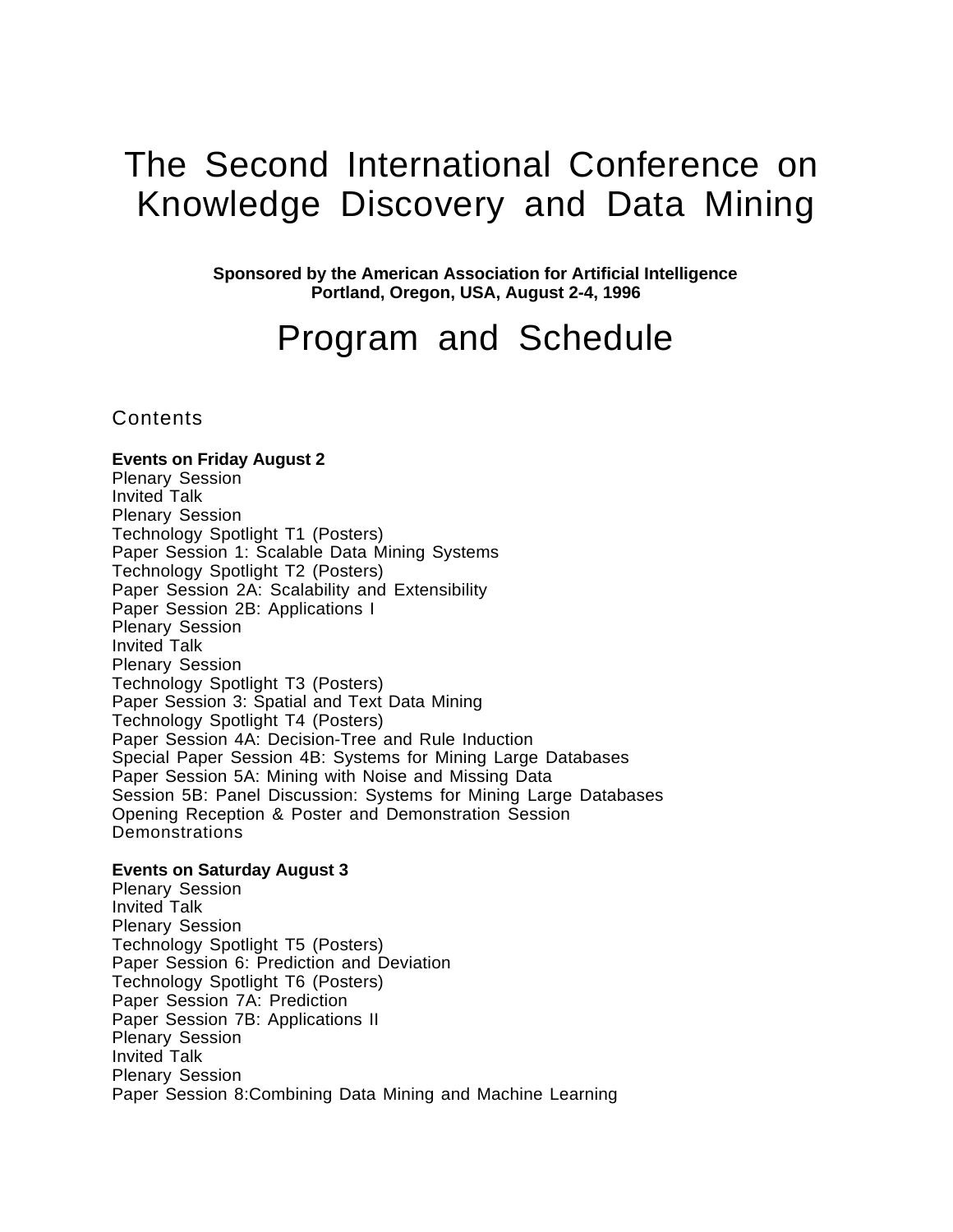Poster Session II Paper Session 9A: Approaches to Numeric Data Special Paper Session 9B: Scalable and Distributed Applications of KDD Paper Session 10A: Pattern-Oriented Data Mining Session 10B: Panel Discussion KDD-96 Conference Banquet Invited Talk

#### **Events on Sunday August 4**

Joint UAI-96/KDD-96 Plenary Sessions Introductory Remarks Session 11: Learning, Probability, and Graphical Models I Session 12: Learning, Probability, and Graphical Models II Summary Panel and Closing Remarks KDD Wrap-up Business Meeting

\_\_\_\_\_\_\_\_\_\_\_\_\_\_\_\_\_\_\_\_\_\_\_\_\_\_\_\_\_\_\_\_\_\_\_\_\_\_\_\_

#### **Sessions**

1: Scalable Data Mining Systems 2A: Scalability and Extensibility 2B: Applications I 3: Spatial and Text Data Mining 4A: Decision-Tree and Rule Induction 4B: Systems for Mining Large Databases 5A: Mining with Noise and Missing Data 5B: Panel Discussion: Systems for Mining Large Databases 6: Prediction and Deviation 7A: Prediction 7B: Applications II 8:Combining Data Mining and Machine Learning 9A: Approaches to Numeric Data 9B: Scalable and Distributed Applications of KDD 10A: Pattern-Oriented Data Mining 10B: Panel Discussion

#### **Technology Spotlight**

Technology Spotlight T1 (Posters) Technology Spotlight T2 (Posters) Technology Spotlight T3 (Posters) Technology Spotlight T4 (Posters) Technology Spotlight T5 (Posters) Technology Spotlight T6 (Posters)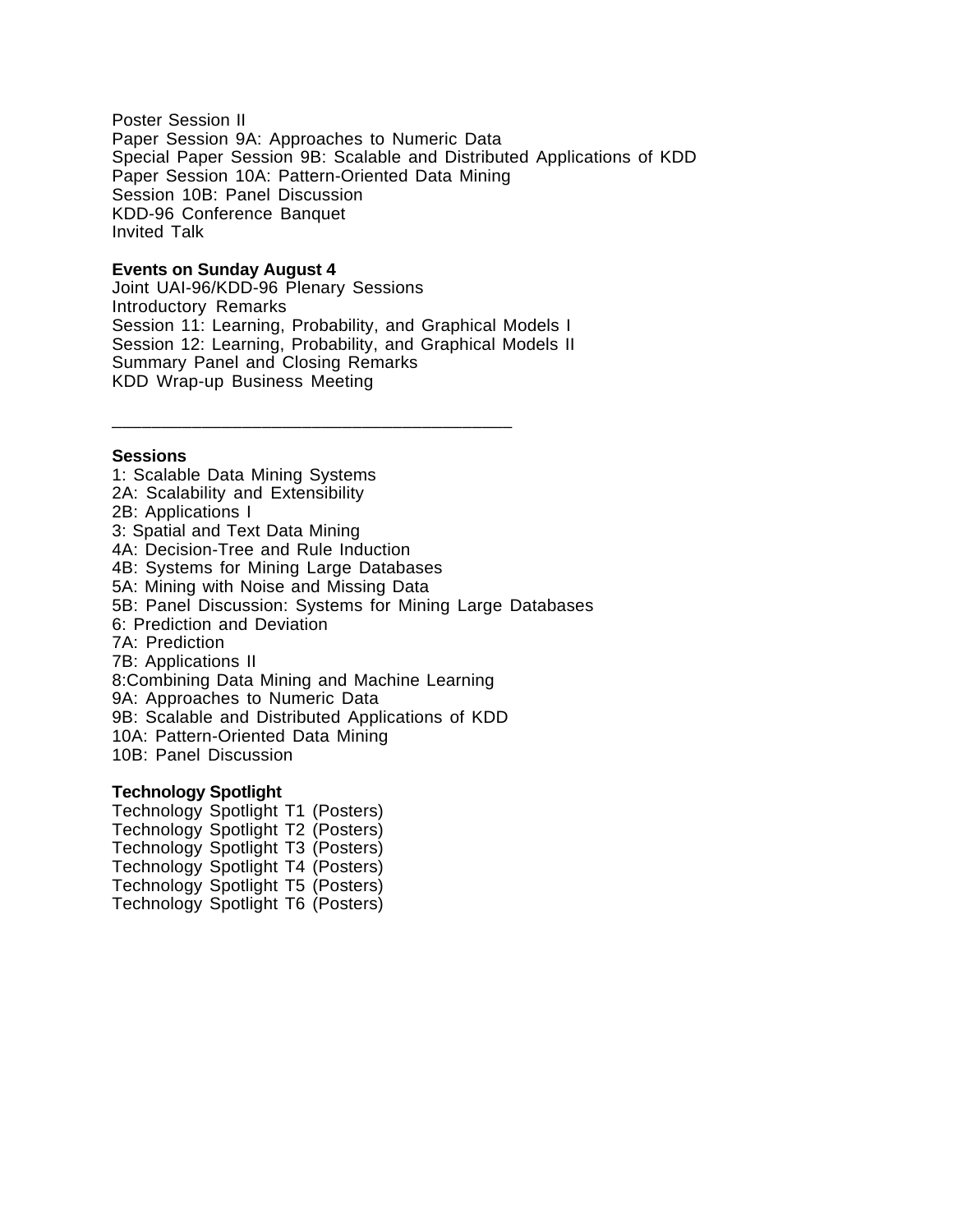# Friday August 2

8:30 - 9:45 AM

# **Plenary Session**

Room B113-116, Oregon Convention Center

Welcome and Introduction Evangelos Simoudis, KDD-96 Program Cochair

### **Invited Talk**

Harnessing the Human in Knowledge Discovery Georges G. Grinstein, University of Massachusetts at Lowell and The MITRE Corporation

Knowledge, the primary goal of data analysis and exploration, is most often discovered by generating information (structure) from data, and then abstracting non-trivial patterns (rules or associations for example) from the information. The discovery process can be done using visualization, data mining, statistics, neural networks, or mathematical modeling and simulation. Visualization is different from the rest, however, in that it is also the actual mechanism by which the analyses and their results can be presented to the user. We will present a brief history of alternative visualizations and how they have been applied to various data visualization problems. The emphasis will be on how exploratory visualization can support the knowledge discovery process, including concept development for database management, database visualizations, and minimally structured dataset visualizations.

9:45 - 10:00 AM

# **Coffee Break**

10:00 - 11:00 AM

#### **Plenary Session**

Room B113-116, Oregon Convention Center

# 10:00 - 10:10 AM

#### **Technology Spotlight T1 (Posters)**

Mining Associations in Text in the Presence of Background Knowledge Ronen Feldman, Bar-Ilan University, Israel and Haym Hirsh, Rutgers University

Undiscovered Public Knowledge: A Ten-Year Update Don R. Swanson and Neil R. Smalheiser, University of Chicago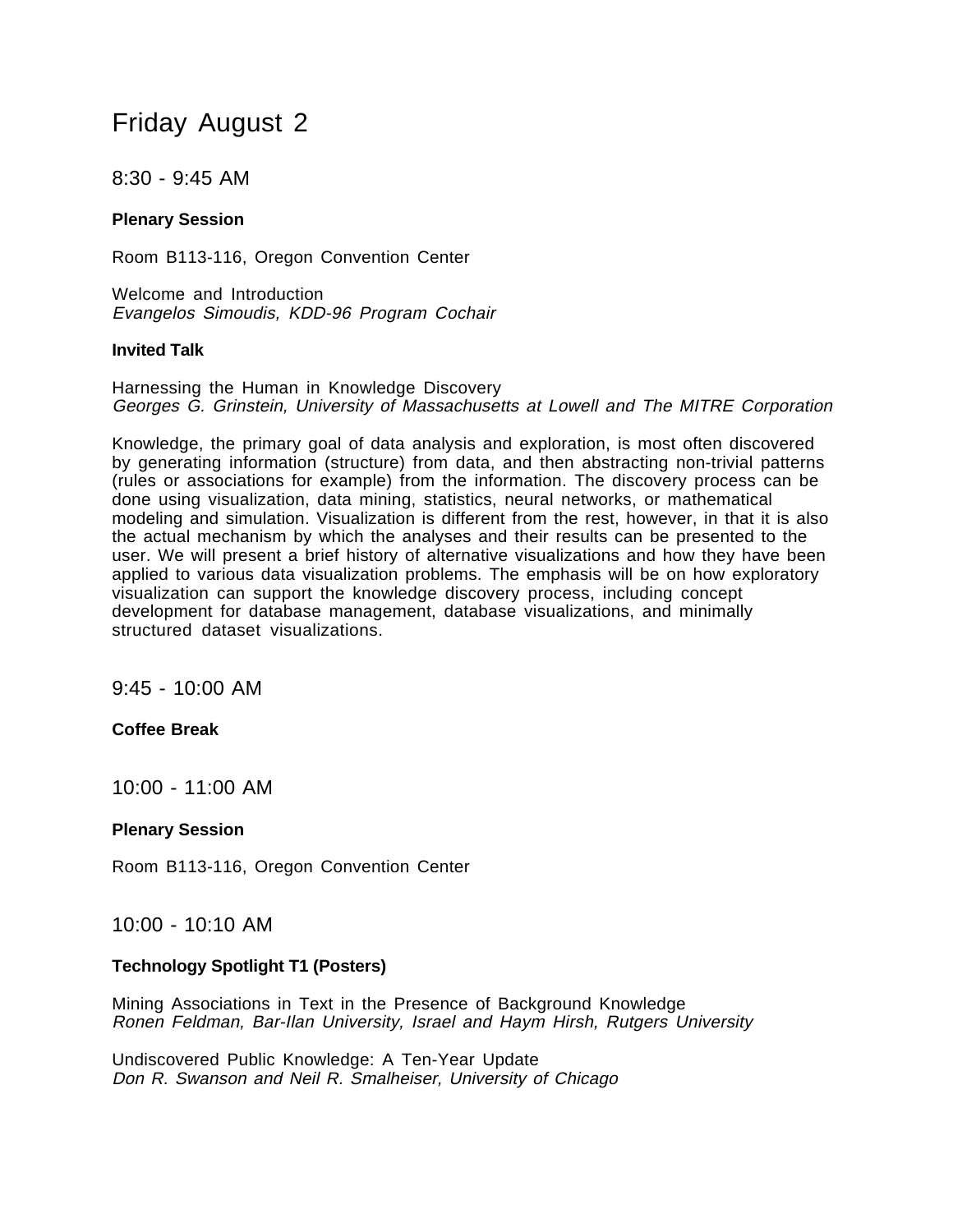Developing Tightly-Coupled Data Mining Applications on a Relational Database System Rakesh Agrawal and Kyuseok Shim, IBM Almaden Research Center

Mining Entity-Identification Rules for Database Integration M. Ganesh and Jaideep Srivastava, University of Minnesota; Travis Richardson, Apertus Technologies, Inc.

Static Versus Dynamic Sampling for Data Mining George H. John and Pat Langley, Stanford University

10:10 - 10:50 AM

#### **Paper Session 1: Scalable Data Mining Systems**

An Overview of Issues in Developing Industrial Data Mining and Knowledge Discovery Applications

Gregory Piatetsky-Shapiro, GTE Laboratories; Ron Brachman, AT&T Research; Tom Khabaza, ISL, United Kingdom; Willi Kloesgen, GMD, Germany; and Evangelos Simoudis, IBM Almaden Research Center

Quakefinder: A Scalable Data Mining System for Detecting Earthquakes from Space Paul Stolorz and Christopher Dean, Jet Propulsion Laboratory, California Institute of **Technology** 

# 10:50 - 11:00 AM

#### **Technology Spotlight T2 (Posters)**

Induction of Condensed Determinations Pat Langley, Stanford University

Data Mining with Sparse and Simplified Interaction Selection Gerald Fahner, International Computer Science Institute

Extraction of Spatial Proximity Patterns by Concept Generalization Edwin M. Knorr and Raymond T. Ng, University of British Columbia, Canada

Pattern Discovery in Temporal Databases: A Temporal Logic Approach Balaji Padmanabhan and Alexander Tuzhilin, New York University

Reverse Engineering Databases for Knowledge Discovery Stephen Mc Kearney, Bournemouth University and Huw Roberts, BT Laboratories, United Kingdom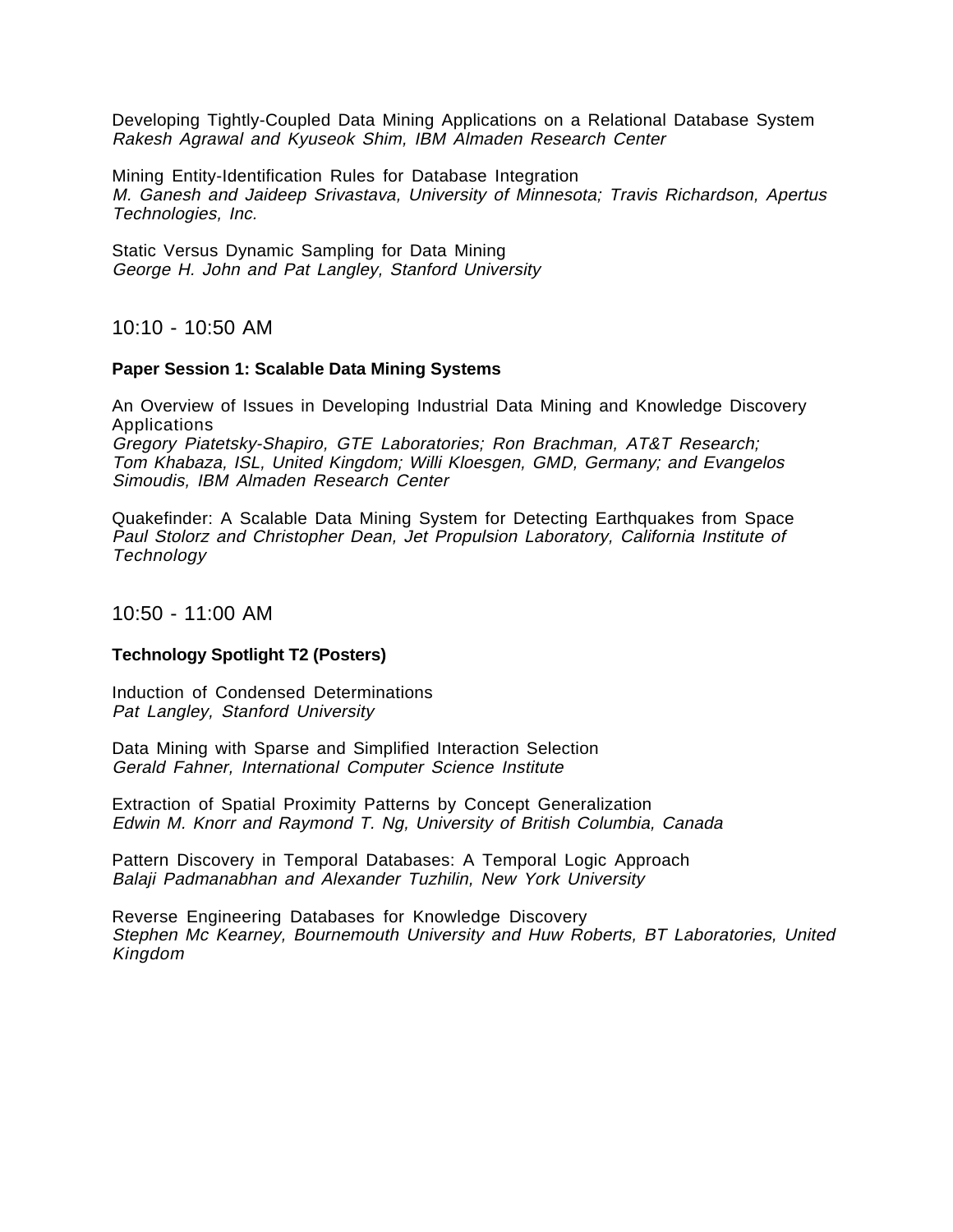# 11:00 AM - 12:00 PM

#### **Two Parallel Sessions**

#### **Paper Session 2A: Scalability and Extensibility**

Room B113-116, Oregon Convention Center

Extensibility in Data Mining Systems Stefan Wrobel, Dietrich Wettschereck, Edgar Sommer, and Werner Emde, GMD, FIT.KI, Germany

Scaling Up the Accuracy of Naive-Bayes Classifiers: A Decision-Tree Hybrid Ron Kohavi, Silicon Graphics, Inc.

Data Mining and Model Simplicity: A Case Study in Diagnosis Gregory M. Provan, Rockwell Science Center and Moninder Singh, University of **Pennsylvania** 

#### **Paper Session 2B: Applications I**

Room A105-106, Oregon Convention Center

Automated Discovery of Active Motifs in Multiple RNA Secondary Structures Jason T. L. Wang, New Jersey Institute of Technology; Bruce A. Shapiro, National Institutes of Health; Dennis Shasha, New York University; Kaizhong Zhang, The University of Western Ontario, Canada; and Chia-Yo Chang, New Jersey Institute of **Technology** 

Using a Hybrid Neural/Expert System for Data Base Mining in Market Survey Data Victor Ciesielski and Gregory Palstra, Royal Melbourne Institute of Technology, Australia

Automated Discovery of Medical Expert System Rules from Clinical Databases Based on Rough Sets Shusaku Tsumoto and Hiroshi Tanaka, Tokyo Medical and Dental University, Japan

# 12:00 - 1:30 PM

#### **Lunch**

1:30 - 2:30 PM

#### **Plenary Session**

Room B113-116, Oregon Convention Center

#### **Invited Talk**

Efficient Implementation of Data Cubes Via Materialized Views Jeffrey D. Ullman, Stanford University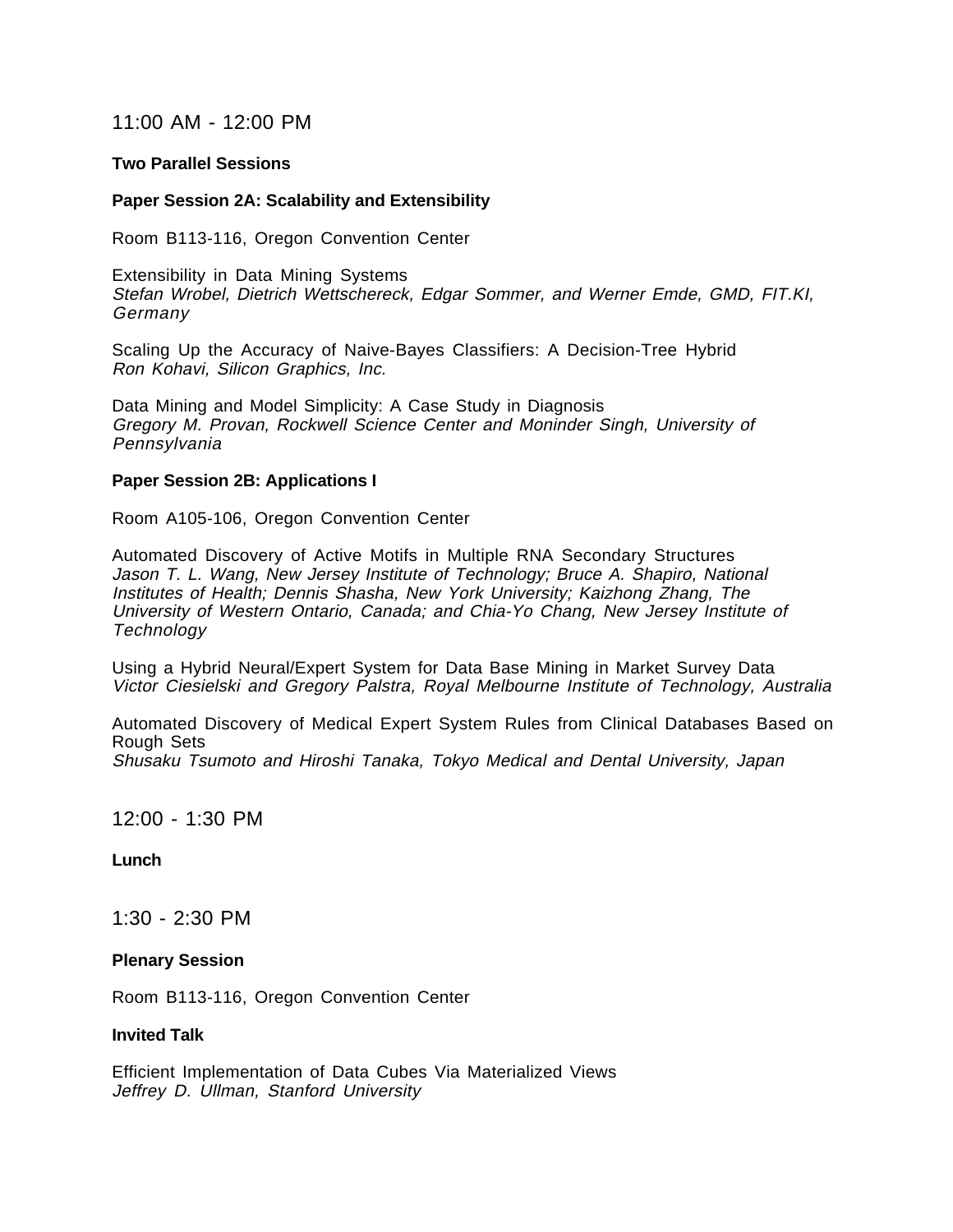Data warehouses are collections of materialized views of source data. The optimal set of views to materialize depends on the assumed distribution of queries that will be posed about the data. Given a query distribution, a "greedy" approach to selecting materialized views picks a sequence of views, each of which provides the maximum "benefit" (reduction in average query cost), given the set of views previously chosen for materialization. Under a variety of assumptions about the way possible views relate to one another, greedy approaches are guaranteed to come within 63% of the optimum benefit. In fact, in some of these cases, such as the important case of a "data cube" storing multidimensional data, it can be shown that no polynomial algorithm can be guaranteed to come closer than 63%.

2:30 - 3:30 PM

# **Plenary Session**

Room B113-116, Oregon Convention Center

2:30 - 2:40 PM

### **Technology Spotlight T3 (Posters)**

Exploiting Background Knowledge in Automated Discovery John M. Aronis, University of Pittsburgh; Foster J. Provost, NYNEX Science & Technology; and Bruce G. Buchanan, University of Pittsburgh

Maintenance of Discovered Knowledge: A Case in Multi-Level Association Rules David W. Cheung, University of Hong Kong; Vincent T. Ng, Hong Kong Polytechnic University; and Benjamin W. Tam, The University of Hong Kong

Analysing Binary Associations Arno J. Knobbe and Pieter W. Adriaans, Syllogic, The Netherlands

Evaluating the Interestingness of Characteristic Rules Micheline Kamber, Simon Fraser University and Rajjan Shinghal, Concordia University, Canada

Exceptional Knowledge Discovery in Databases Based on Information Theory Einoshin Suzuki, Yokohama National University and Masamichi Shimura, Tokyo Institute of Technology, Japan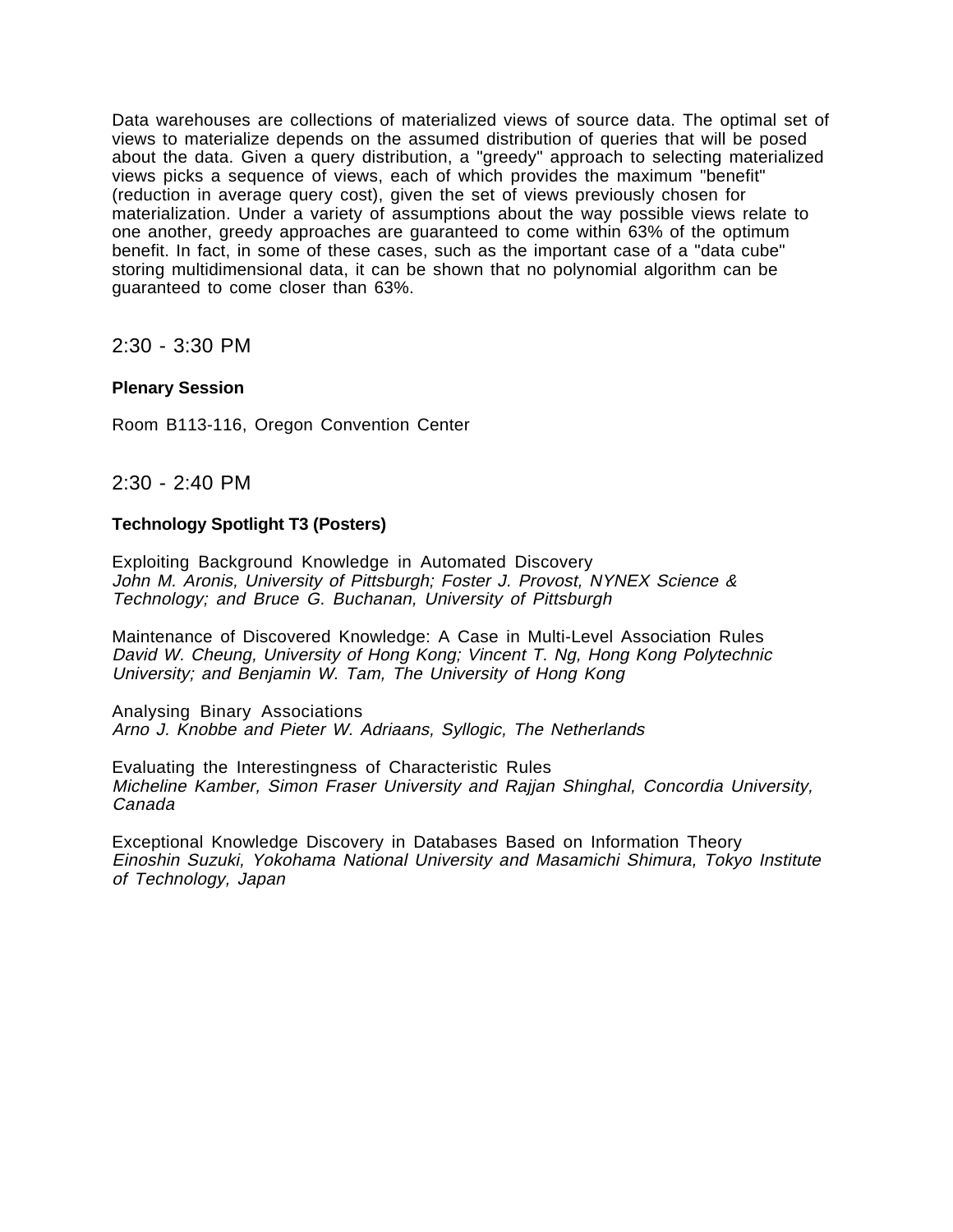# 2:40 - 3:20 PM

#### **Paper Session 3: Spatial and Text Data Mining**

A Density-Based Algorithm for Discovering Clusters in Large Spatial Databases with Noise Martin Ester, Hans-Peter Kriegel, Jörg Sander, and Xiaowei Xu, University of Munich, Germany

Self-Organizing Maps of Document Collections: A New Approach to Interactive **Exploration** Krista Lagus, Timo Honkela, Samuel Kaski, and Teuvo Kohonen, Helsinki University of Technology, Finland

#### 3:20 - 3:30 PM

#### **Technology Spotlight T4 (Posters)**

RITIO - Rule Induction Two In One David Urpani, CSIRO; Xindong Wu, Monash University; and Jim Sykes, Swinburne University of Technology, Australia

Growing Simpler Decision Trees to Facilitate Knowledge Discovery Kevin J. Cherkauer and Jude W. Shavlik, University of Wisconsin

Data Mining and Tree-Based Optimization Robert Grossman, Magnify, Inc. and University of Illinois; Haim Bodek and Dave Northcutt, Magnify, Inc.; Vince Poor, Princeton University

SE-Trees Outperform Decision Trees in Noisy Domains Ron Rymon, University of Pittsburgh

Efficient Specific-to-General Rule Induction Pedro Domingos, University of California, Irvine

3:30 - 3:50 PM

#### **Coffee Break**

3:50 - 4:50 PM

#### **Two Parallel Sessions**

#### **Paper Session 4A: Decision-Tree and Rule Induction**

Room B113-116, Oregon Convention Center

Error-Based and Entropy-Based Discretization of Continuous Features Ron Kohavi, Silicon Graphics, Inc. and Mehran Sahami, Stanford University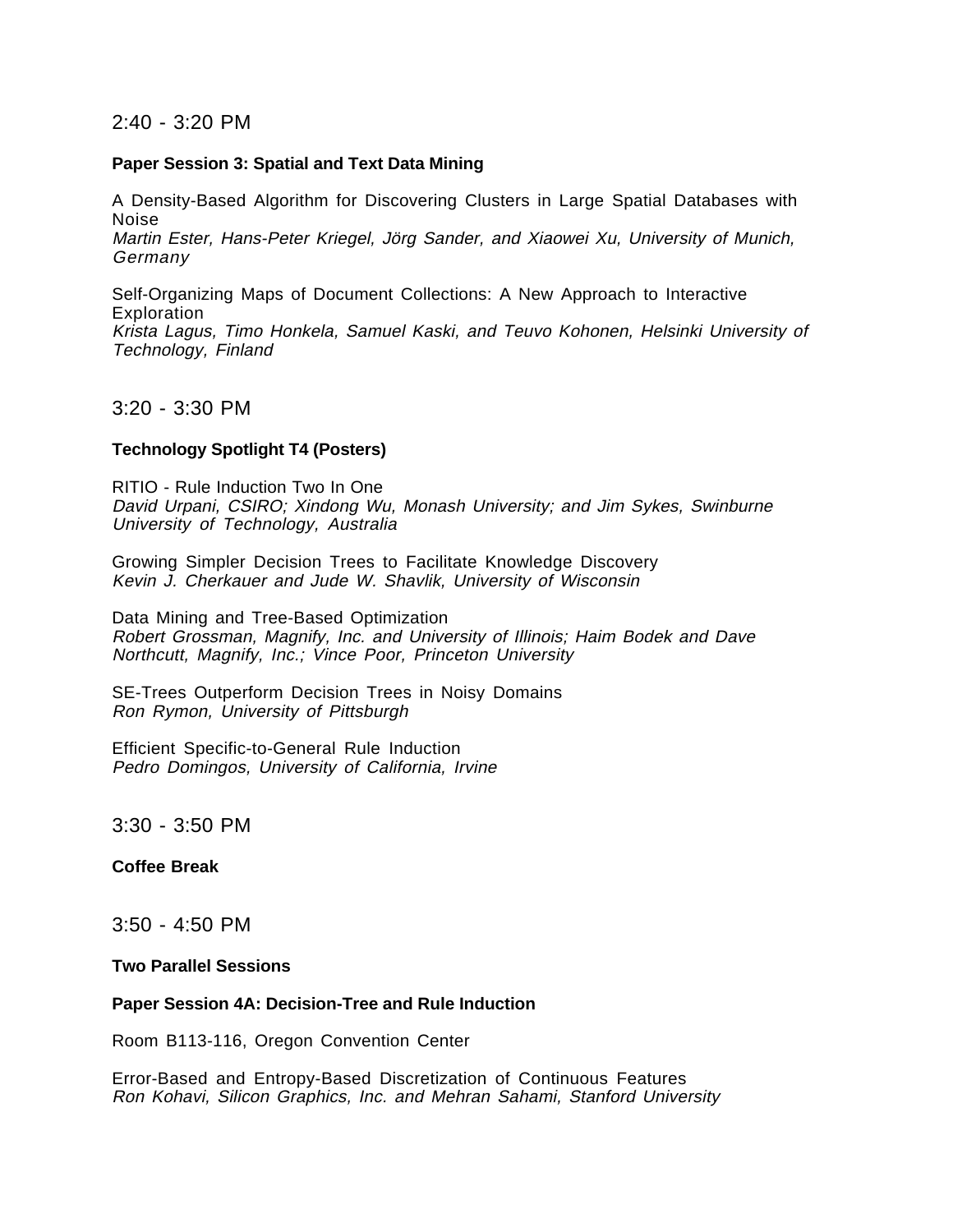Discovery of Relevant New Features by Generating Non-Linear Decision Trees Andreas Ittner, Chemnitz University of Technology and Michael Schlosser, Fachhochschule Koblenz, Germany

Linear-Time Rule Induction Pedro Domingos, University of California, Irvine

#### **Special Paper Session 4B: Systems for Mining Large Databases**

A105-106, Oregon Convention Center

The Quest Data Mining System Rakesh Agrawal, Manish Mehta, John Shafer, and Ramakrishnan Srikant, IBM Almaden Research Center; Andreas Arning and Toni Bollinger, IBM German Software Development Laboratory, Germany

DataMine: Application Programming Interface and Query Language for Database Mining Tomasz Imielinski, Aashu Virmani, and Amin Abdulghani, Rutgers University

DBMiner: A System for Mining Knowledge in Large Relational Databases Jiawei Han, Yongjian Fu, Wei Wang, Jenny Chiang, Wan Gong, Krzystof Koperski, Deyi Li, Yijun Lu, Amynmohamed Rajan, Nebojsa Stefanovic, Betty Xia, and Osmar R. Zaiane, Simon Fraser University, Canada

4:50 - 5:30 PM

#### **Two Parallel Sessions**

#### **Paper Session 5A: Mining with Noise and Missing Data**

Room B113-116, Oregon Convention Center

Imputation of Missing Data Using Machine Learning Techniques Kamakshi Lakshminarayan, Steven A. Harp, Robert Goldman, and Tariq Samad, Honeywell Technology Center

Discovering Generalized Episodes Using Minimal Occurrences Heikki Mannila and Hannu Toivonen, University of Helsinki, Finland

#### **Session 5B: Panel Discussion: Systems for Mining Large Databases**

A105-106, Oregon Convention Center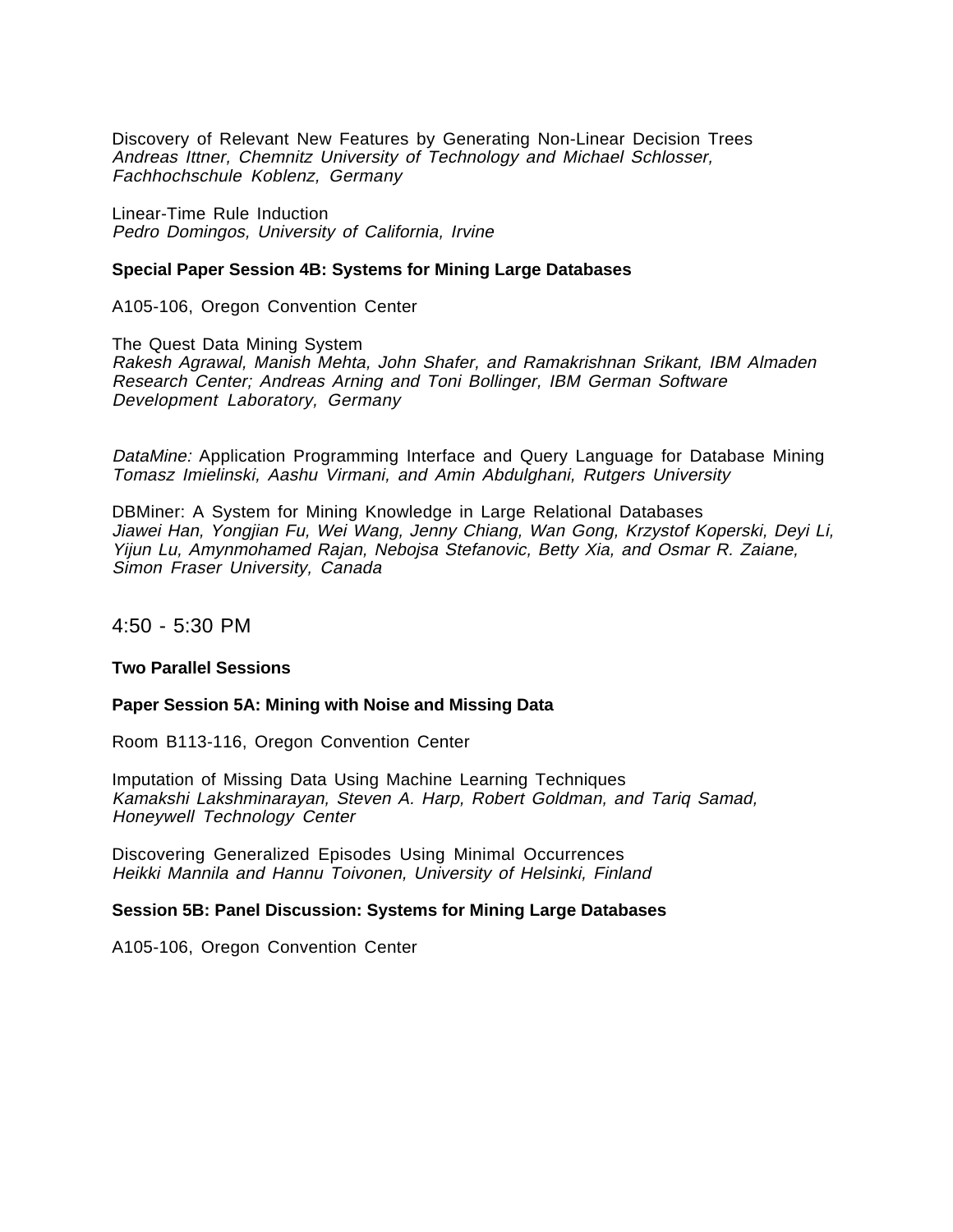6:00 - 8:00 PM

#### **Opening Reception & Poster and Demonstration Session**

Room C123-124, Oregon Convention Center

Demonstrations

Product Demonstration Program

Extensibility in Data Mining Systems Stefan Wrobel, Dietrich Wettschereck, Edgar Sommer, and Werner Emde, GMD, FIT.KI, Germany

DBMiner: A System for Mining Knowledge in Large Relational Databases Jiawei Han, Yongjian Fu, Wei Wang, Jenny Chiang, Wan Gong, Krzystof Koperski, Deyi Li, Yijun Lu, Amynmohamed Rajan, Nebojsa Stefanovic, Betty Xia, and Osmar R. Zaiane, Simon Fraser University, Canada

Webfind: Mining External Sources To Guide WWW Discovery. Alvaro E. Monge and Charles P. Elkan, University of California, San Diego

MM - Mining with Maps Raymond T. Ng, University of British Columbia, Canada

Decisionhouse Nicholas J. Radcliffe, Quadstone Ltd., United Kingdom

STARC - A New Data Mining Tool Damir Gainanow, Andre Matweew, and Michael Thess, DATA-Center Ltd., Russia and Scholz & Thess Software GbR, Germany

D-SIDE: A Probabilistic DeciSIon enDorsement Environment Petri Kontkanen, Petri Myllymaki, and Henry Tirri, University of Helsinki, Finland

MineSet Steven Reiss and Mario Schkolnick, Silicon Graphics, Inc.

Optimization Related Data Mining Using the PATTERN System H. Bodek, R. L. Grossman, D. Northcutt, and H. V. Poor, Magnify, Inc. and Princeton **University** 

Management Discovery Tool Ken O'Flaherty, NCR Corporation

Clementine Data Mining System Colin Shearer, Integral Solutrions Ltd., United Kingdom

Mining Associations in Text in the Presence of Background Knowledge Ronen Feldman, Bar-Ilan Univesity, Israel and Haym Hirsh, Rutgers University

DataMine: Ad Hoc KDD Querying Tomasz Imielinski and Aashu Virmani, Rutgers University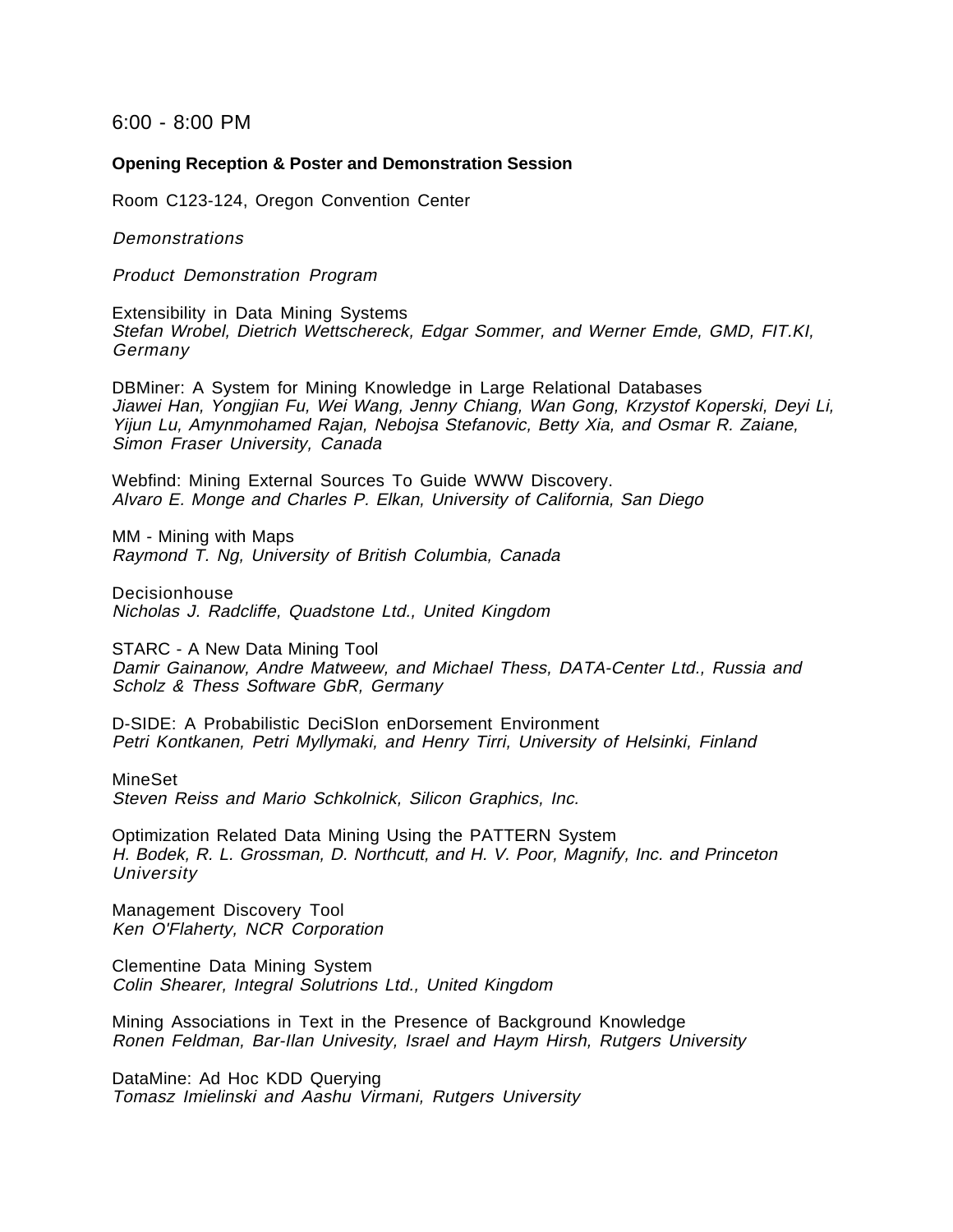# Saturday August 3

# 8:30 - 9:30 AM

### **Plenary Session**

Room B113-116, Oregon Convention Center

#### **Invited Talk**

Small Sample Size Paradigm in Statistical Inference Vladimir Vapnik, AT&T Research Laboratories

Vladimir Vapnik will describe (from both the theoretical and the applied point of view) a new approach to statistical inference that is based on the minimization of the guaranteed risk for a fixed sample size, which provides a high level of generalization ability and in many cases contradicts the existing classical paradigms.

9:30 - 9:45 AM

### **Coffee Break**

9:45 - 11:05 AM

#### **Plenary Session**

Room B113-116, Oregon Convention Center

# 9:45 - 9:55 AM

#### **Technology Spotlight T5 (Posters)**

A Genetic Algorithm-Based Approach to Data Mining Ian W. Flockhart, Quadstone Ltd. and Nicholas J. Radcliffe, Quadstone Ltd. and University of Edinburgh, United Kingdom

Deriving Queries from Results Using Genetic Programming Tae-Wan Ryu and Christoph F. Eick, University of Houston

Discovering Classification Knowledge in Databases Using Rough Sets Ning Shan, Wojciech Ziarko, Howard J. Hamilton, and Nick Cercone, University of Regina, Canada

Representing Discovered Patterns Using Attributed Hypergraph Yang Wang and Andrew K.C.Wong, University of Waterloo, Canada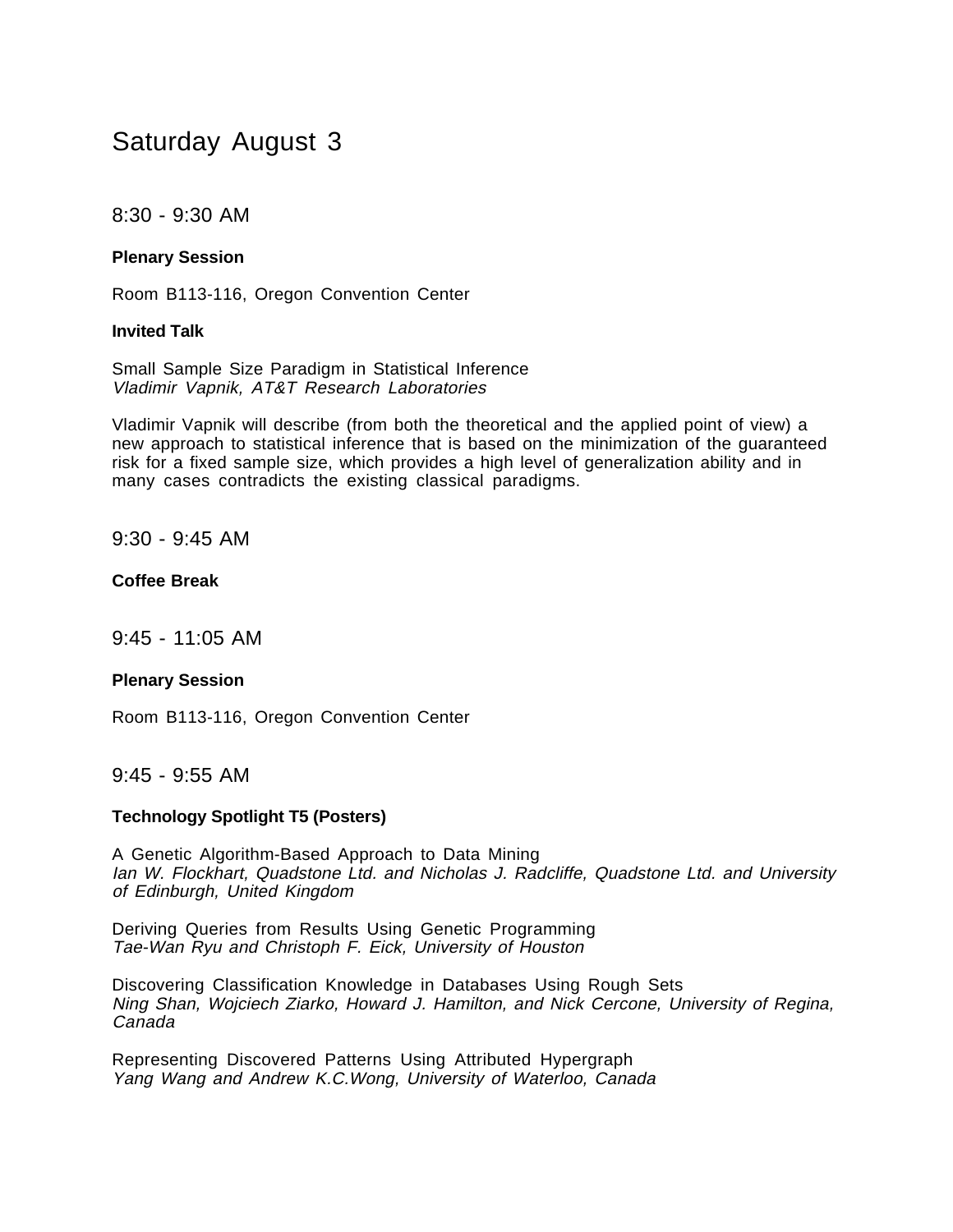Interactive Knowledge Discovery from Marketing Questionnaire Using Simulated Breeding and Inductive Learning Methods Takao Terano, The University Tsukuba, Tokyo and Yoko Ishino, The University of Tokyo, Japan

# 9:55 - 10:55 AM

#### **Paper Session 6: Prediction and Deviation**

A Comparison of Approaches for Maximizing the Business Payoff of Prediction Models Brij Masand and Gregory Piatetsky-Shapiro, GTE Laboratories

A Linear Method for Deviation Detection in Large Databases Andreas Arning, IBM German Software Development Laboratory, Germany; Rakesh Agrawal and Prabhakar Raghavan, IBM Almaden Research Center

Multiple Uses of Frequent Sets and Condensed Representations: Extended Abstract Heikki Mannila and Hannu Toivonen, University of Helsinki, Finland

10:55 - 11:05 AM

#### **Technology Spotlight T6 (Posters)**

Learning Limited Dependence Bayesian Classifiers Mehran Sahami, Stanford University

The Field Matching Problem: Algorithms and Applications Alvaro E. Monge and Charles P. Elkan, University of California, San Diego

Performing Effective Feature Selection by Investigating the Deep Structure of the Data Marco Richeldi and Pier Luca Lanzi, CSELT, Italy

Inferring Hierarchical Clustering Structures by Deterministic Annealing Thomas Hofmann and Joachim M. Buhmann, Rheinische Friedrich-Wilhelms-Universität, Germany

Efficient Search for Strong Partial Determinations Stefan Kramer and Bernhard Pfahringer, Austrian Research Institute for Artificial Intelligence, Austria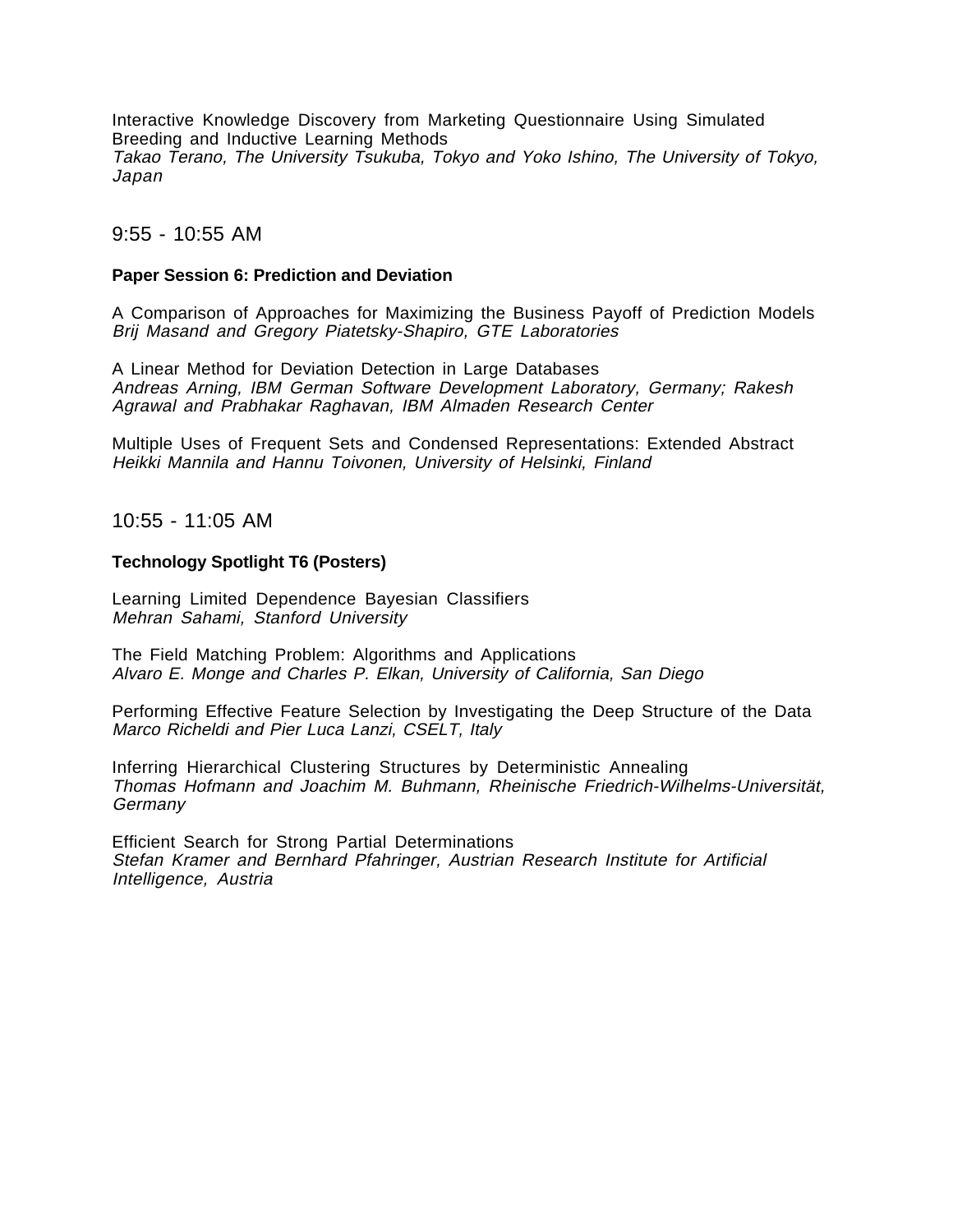# 11:05 AM - 12:05 PM

#### **Two Parallel Sessions**

#### **Paper Session 7A: Prediction**

B113-116, Oregon Convention Center

Predictive Data Mining with Finite Mixtures Petri Kontkanen, Petri Myllymäki, and Henry Tirri, University of Helsinki, Finland

An Empirical Test of the Weighted Effect Approach to Generalized Prediction Using Recursive Neural Nets Rense Lange, University of Illinois at Springfield

Planning Tasks for Knowledge Discovery in Databases; Performing Task-Oriented User-Guidance Robert Engels, University of Karlsruhe, Germany

#### **Paper Session 7B: Applications II**

Room A105-106, Oregon Convention Center

KDD for Science Data Analysis: Issues and Examples Usama Fayyad, Microsoft Research; David Haussler, University of California, Santa Cruz; and Paul Stolorz, Jet Propulsion Laboratory, California Institute of Technology

Detecting Early Indicator Cars in an Automotive Database: A Multi-Strategy Approach Ruediger Wirth and Thomas P. Reinartz, Daimler-Benz AG, Germany

Discovering Knowledge in Commercial Databases Using Modern Heuristic Techniques B. de la Iglesia, J. C. W. Debuse, and V. J. Rayward-Smith, University of East Anglia, United Kingdom

12:05 - 1:30 PM

**Lunch**

1:30 - 2:30 PM

#### **Plenary Session**

B113-116, Oregon Convention Center

#### **Invited Talk**

Data Integration and Analysis in a Client Server Environment: The Sara Lee Meat **Experience** Perry K. Youngs, Sara Lee Corporation

The role of marketing research is currently going through dramatic changes in the United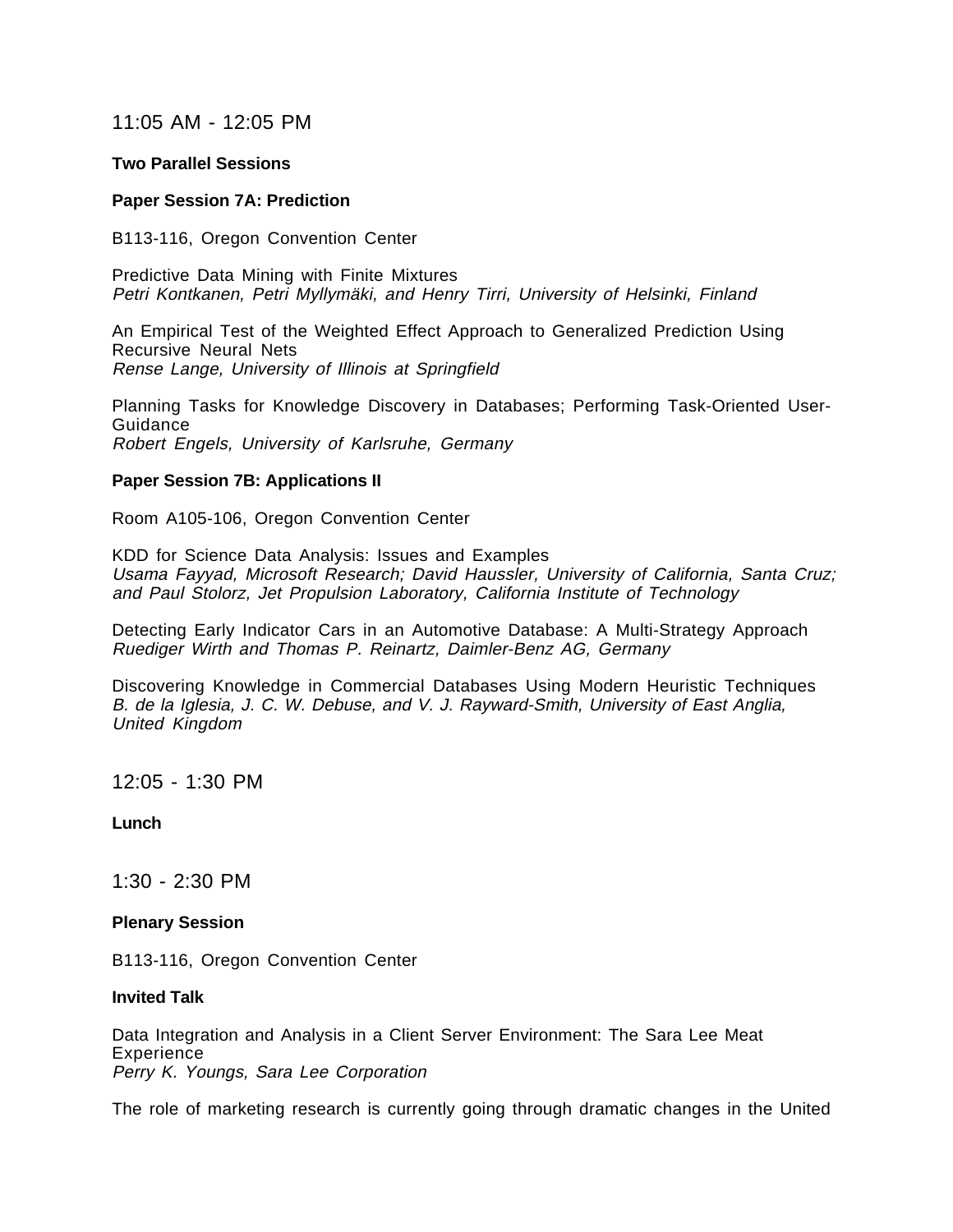States as census based syndicated scanner data is becoming available to retailers and manufacturers. This change is being led by ECR and Category Management initiatives that are removing costs from distribution channels. In an attempt to manage the ever increasing amounts of information needed for this endeavor, client server based information systems are being developed with new data warehousing technology.

Sara Lee Meats has just successfully implemented the conversion of a main frame based system to a client server based system using a three tier object technology from Information Advantage, Incorporated and data warehousing technology from Red Brick Systems, Incorporated. Youngs will discuss Sara Lee Meat's experiences relating to data integration

and analysis in a client server environment.

2:30 - 3:30 PM

### **Plenary Session**

B113-116, Oregon Convention Center

### **Paper Session 8:Combining Data Mining and Machine Learning**

Combining Data Mining and Machine Learning for Effective User Profiling Tom Fawcett and Foster Provost, NYNEX Science and Technology

Sharing Learned Models among Remote Database Partitions by Local Meta-Learning Philip K. Chan, Florida Institute of Technology and Salvatore J. Stolfo, Columbia University

Local Induction of Decision Trees: Towards Interactive Data Mining Truxton Fulton, Simon Kasif, and Steven Salzberg, Johns Hopkins University; David Waltz, NEC Research Institute

3:30 - 3:50 PM

**Coffee Break** 

3:50 - 4:50 PM

**Three Parallel Sessions** 

**Poster Session II** 

Room C123, Oregon Convention Center

#### **Paper Session 9A: Approaches to Numeric Data**

Room B113-116, Oregon Convention Center

Mining Knowledge in Noisy Audio Data Andrzej Czyzewski, Technical University of Gdansk, Poland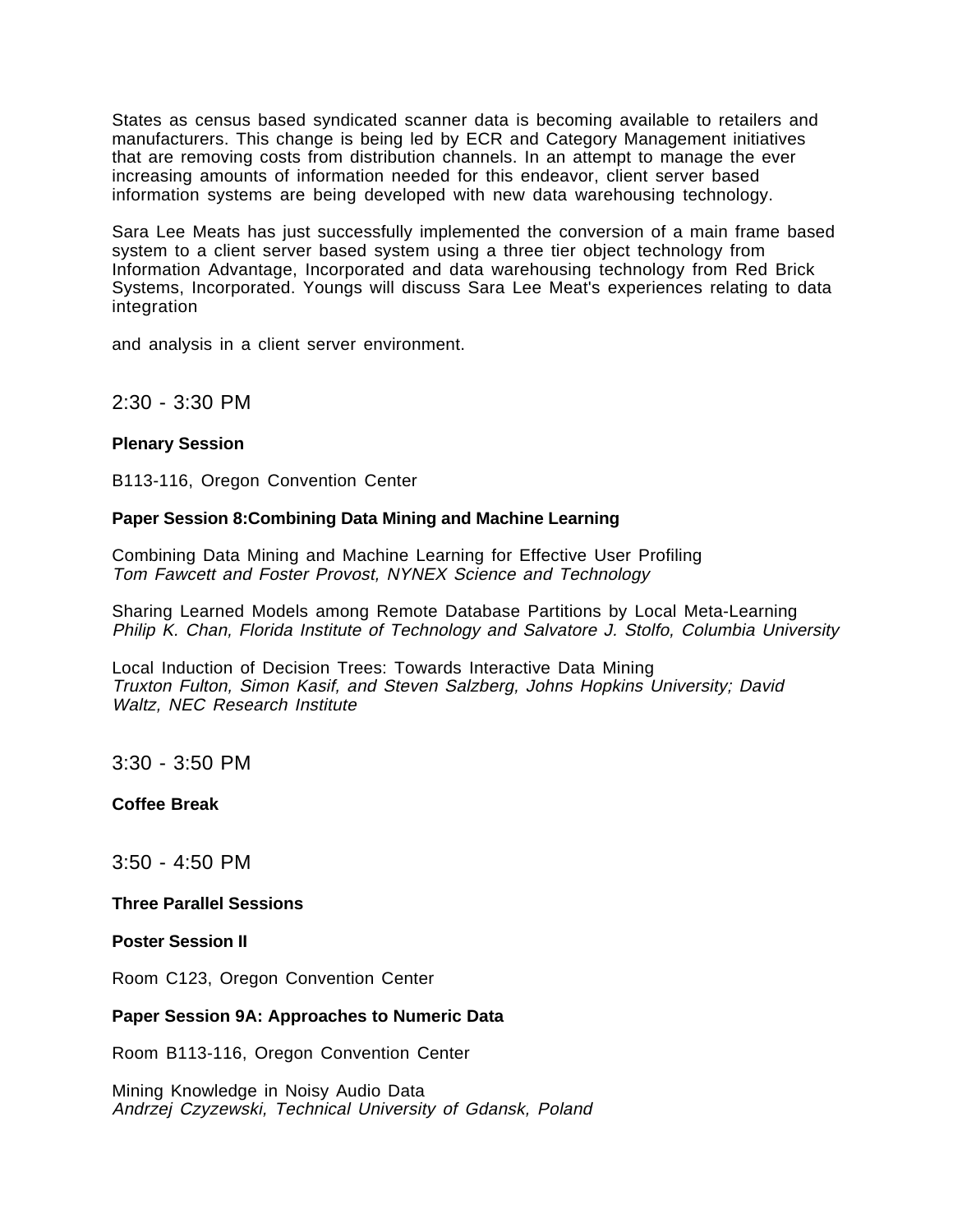A Method for Reasoning with Structured and Continuous Attributes in the INLEN-2 Multistrategy Knowledge Discovery System Kenneth A. Kaufman, George Mason University and Ryszard S. Michalski, George Mason University and Polish Academy of Sciences, Poland

Learning from Biased Data Using Mixture Models A.J. Feelders, Data Distilleries Ltd., The Netherlands

#### **Special Paper Session 9B: Scalable and Distributed Applications of KDD**

Room A105-106, Oregon Convention Center

Parallel Halo Finding in N-body Cosmology Simulations David W. Pfitzner, Mount Stromlo Observatory, Australia and John K. Salmon, California Institute of Technology

Scalable Exploratory Data Mining of Distributed Geoscientific Data Eddie C. Shek, University of California, Los Angeles and Hughes Research Laboratories; Richard R. Muntz, Edmond Mesrobian, and Kenneth Ng, University of California, Los Angeles

Knowledge Discovery in RNA Sequence Families of HIV Using Scalable Computers Ivo L. Hofacker, University of Illinois; Martijn A. Huynen, Los Alamos National Laboratory and Santa Fe Institute; Peter F. Stadler, University of Vienna and Santa Fe Institute; Paul E. Stolorz, Jet Propulsion Laboratory, California Institute of Technology

4:50 - 5:30 PM

#### **Two Parallel Sessions**

#### **Paper Session 10A: Pattern-Oriented Data Mining**

Room B113-116, Oregon Convention Center

Metapattern Generation for Integrated Data Mining Wei-Min Shen, University of Southern California and Bing Leng, Inference Corporation

Automated Pattern Mining with a Scale Dimension Jan M. Zytkow, Wichita State University and Polish Academy of Sciences, Poland; Robert Zembowicz, Wichita State University

#### **Session 10B: Panel Discussion**

Room A105-106, Oregon Convention Center

Scalable and Distributed Applications of KDD

The Promise and Challenge of Data Mining with High Performance Computers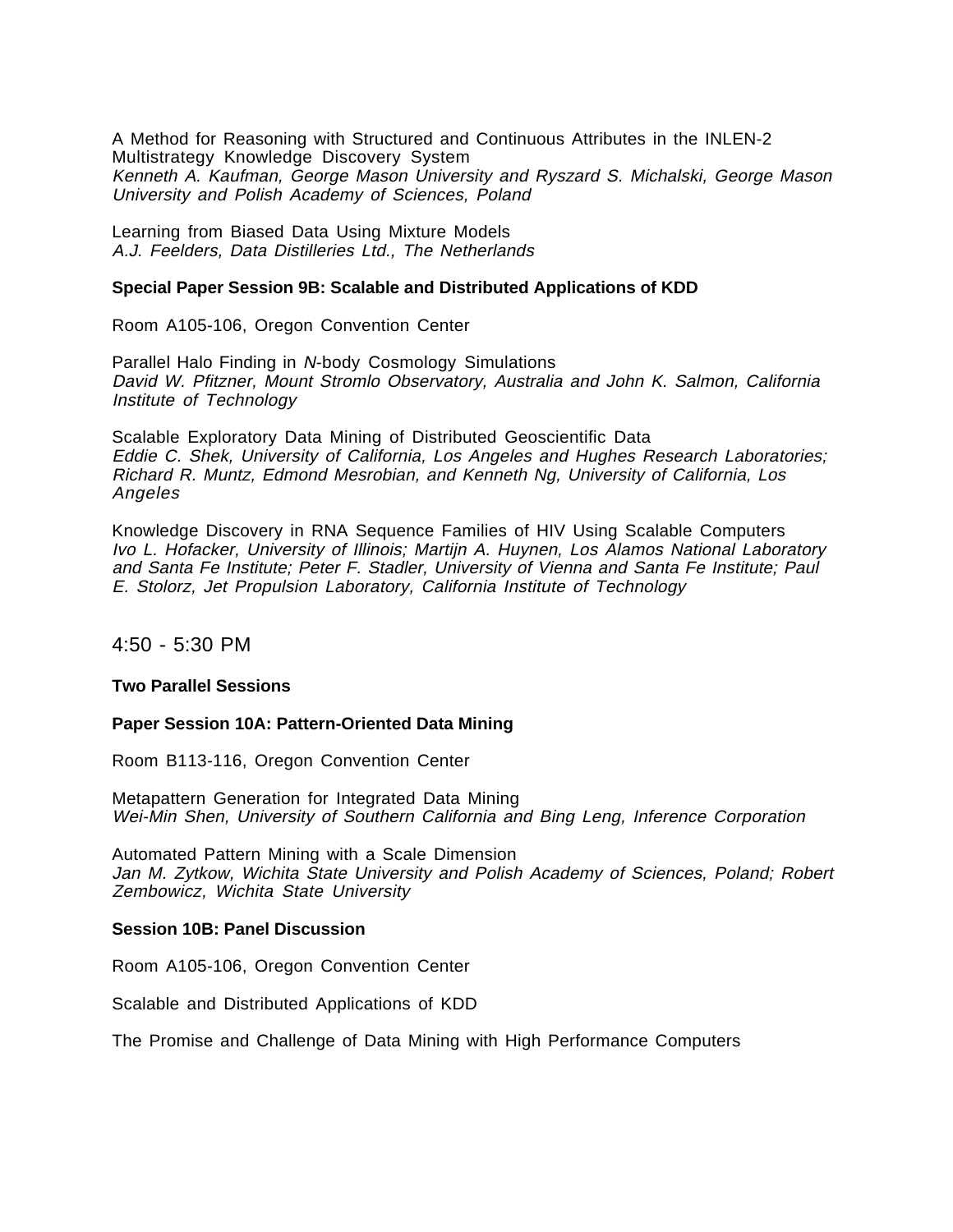# 7:00 PM

# **KDD-96 Conference Banquet**

Benson Hotel

### **Invited Talk**

Advanced Scout: Data Mining and Knowledge Discovery in NBA Data Inderpal Bhandari, IBM, T.J. Watson Research Center

# Sunday August 4

All sessions will be held in Room B114-116, Oregon Convention Center

# 8:30 - 11:35 PM

### **Joint UAI-96/KDD-96 Plenary Sessions**

Selected talks on learning graphical models from the UAI-96 and KDD-96 proceedings. UAI badges will be honored at the Portland Convention Center for the joint session.

8:30 - 8:40 AM

#### **Introductory Remarks**

UAI Meets KDD Usama Fayyad and Eric Horvitz, Microsoft Research

8:40 - 10:00 AM

#### **Session 11: Learning, Probability, and Graphical Models I**

KDD-96: Knowledge Discovery and Data Mining: Towards a Unifying Framework Usama Fayyad, Microsoft Research; Gregory Piatetsky-Shapiro, GTE Laboratories; and Padhraic Smyth, University of California, Irvine

UAI-96: Efficient Approximations for the Marginal Likelihood of Incomplete Data Given a Bayesian Network D. Chickering, University of California, Los Angeles and D. Heckerman, Microsoft Research

KDD-96: Clustering Using Monte Carlo Cross-Validation Padhraic Smyth, University of California, Irvine

UAI-96: Learning Equivalence Classes of Bayesian Network Structures D. Chickering, University of California, Los Angeles